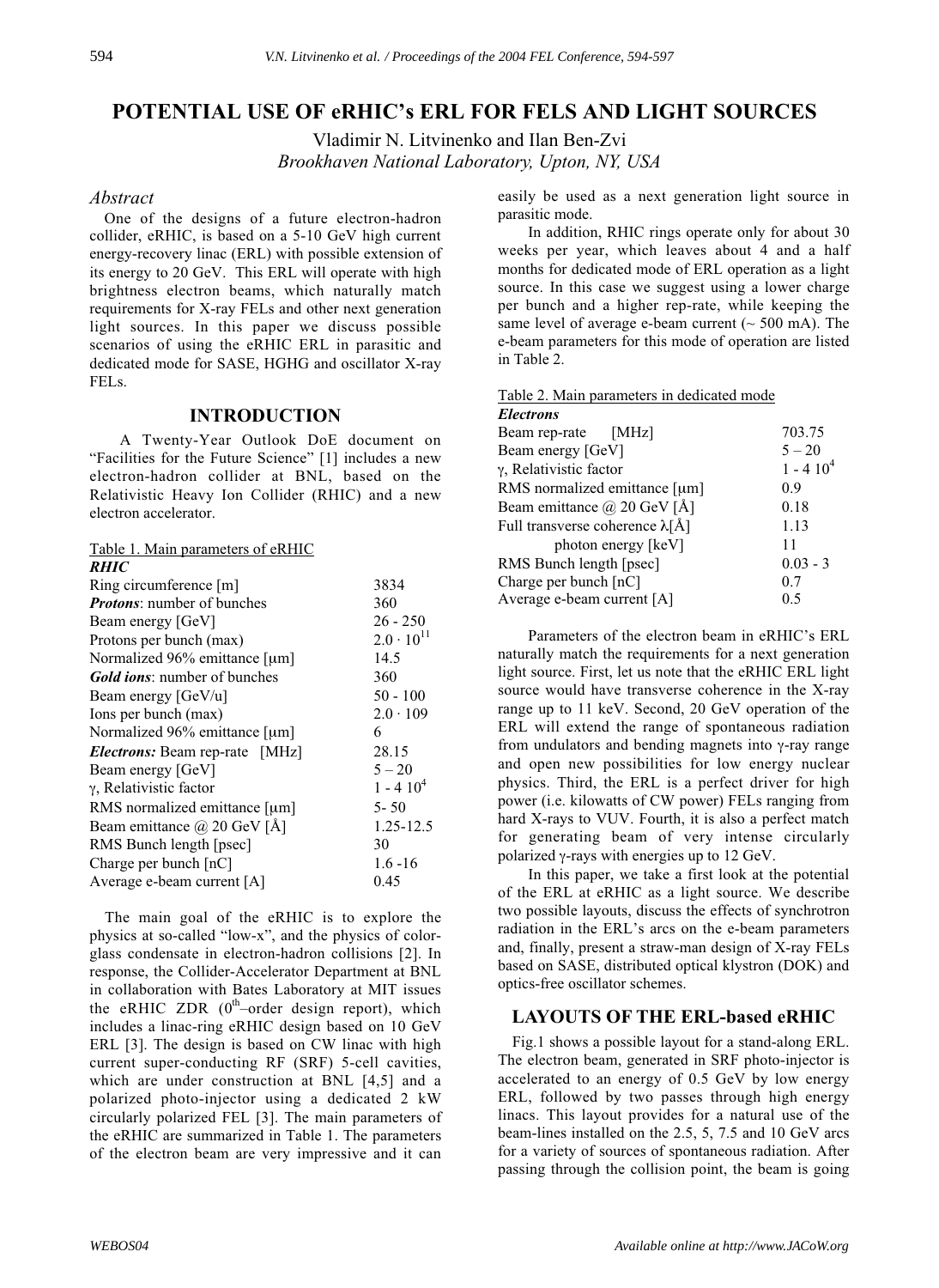through the energy recovery process, which doubles the beam current in each arc (except that at 10 GeV). FEL can be installed in a straight section connecting the end of the 10-GeV arc with the linac. This scheme is limited to maximum energy of  $\sim 10$  GeV by the size of the accelerator and the acceptable power of the synchrotron radiation.



Fig. 1 Layout of eRHIC with a stand-along 10 GeV ERL.

Fig.2 shows a more attractive layout of ERL sharing a 3.8 km tunnel with two hadron storage rings (called the blue and the yellow).



Fig. 2 Layout of the eRHIC ERL in the RHIC tunnel.

This layout provides for multiple collision points for eRHIC and also allows an increase in the energy of electron beam to 20 GeV or above while keeping power of synchrotron radiation under control (and especially keeping linear power density well below 1 kW/m). Obviously, this layout has many advantages for the light source applications. It has best emittance and hundreds of meters of free space for hard X-ray FELs.

Similarly to other ERLs, the electron beam is generated in the gun, pre-accelerated in the low energy SRF linac, then injected into the main high energy SRF linac, which it passes twice to reach maximum energy of 20 GeV. Then the beam is decelerated to recover its energy back into RF field and is finally dumped.

On the way to the final energy the electron beam passes through the arcs, where synchrotron radiation may significantly affect the e-beam parameters. Our present design is based on 150 25-meter long achromatic cells (see sketch in Fig. 3) with a bending radius of 400 m in the dipoles. The energy loss for synchrotron radiation is 35 MeV for 20 GeV electrons.



Fig. 3 A sketch of 25 meter-long achromatic cell for 10 and 20 GeV arcs in the eRHIC's ERL.

| Table 3. Parameters of the 10 GeV e-beam |                   |       |          |  |
|------------------------------------------|-------------------|-------|----------|--|
| Energy                                   | 10                | GeV   |          |  |
| Radius, average                          | 610.20            | m     |          |  |
| B, magnets                               | 0.83              | kGs   |          |  |
| $\epsilon$ <sub>norm</sub>               | 9.50E-07          | m rad |          |  |
| ε                                        | 0.485             | Ă     |          |  |
| Bunchlength                              | from $0.1$ to $2$ | psec  |          |  |
| Λε                                       | 0.001             | Å     | $0.10\%$ |  |
| $\epsilon$ , final                       | 0.486             | Å     |          |  |
| RMS energy spread                        | 4.49E-06          |       |          |  |

#### Table 4. Parameters of the 10 GeV e-beam

| Energy                     | 20                | GeV   |                |
|----------------------------|-------------------|-------|----------------|
| Radius, average            | 610.20            | m     |                |
| B, magnets                 | 1.67              | kGs   |                |
| $\epsilon$ <sub>norm</sub> | 9.50E-07          | m rad |                |
| ε                          | 0.243             | Å rad |                |
| Bunch length               | from $0.1$ to $2$ | psec  |                |
| Λε                         | 0.016             |       | Å rad $6.70\%$ |
| $\varepsilon$ , final      | 0.259             | Å rad |                |
| RMS energy spread          | 2.54E-05          |       |                |
|                            |                   |       |                |

The beam parameters at the end of the arc for 10 GeV and 20 GeV beams and some basic parameters of the arcs are given in Table 3 and Table 4, correspondently. In this design, synchrotron radiation determines the energy spread of both 10 GeV and 20 GeV, while contribution of the initial energy spread is negligible. In contrast, this low emittance lattice of the arc provides for essential preservation of the initial normalized transverse emittance: the horizontal emittance grows by 0.1% for 10 GeV beam and by 6.7% for 20 GeV beam. Extremely high quality of the electron beam in eRHIC's ERL provides for a natural use of its strong spontaneous radiation from its regular or *specialized* magnets (see Table below).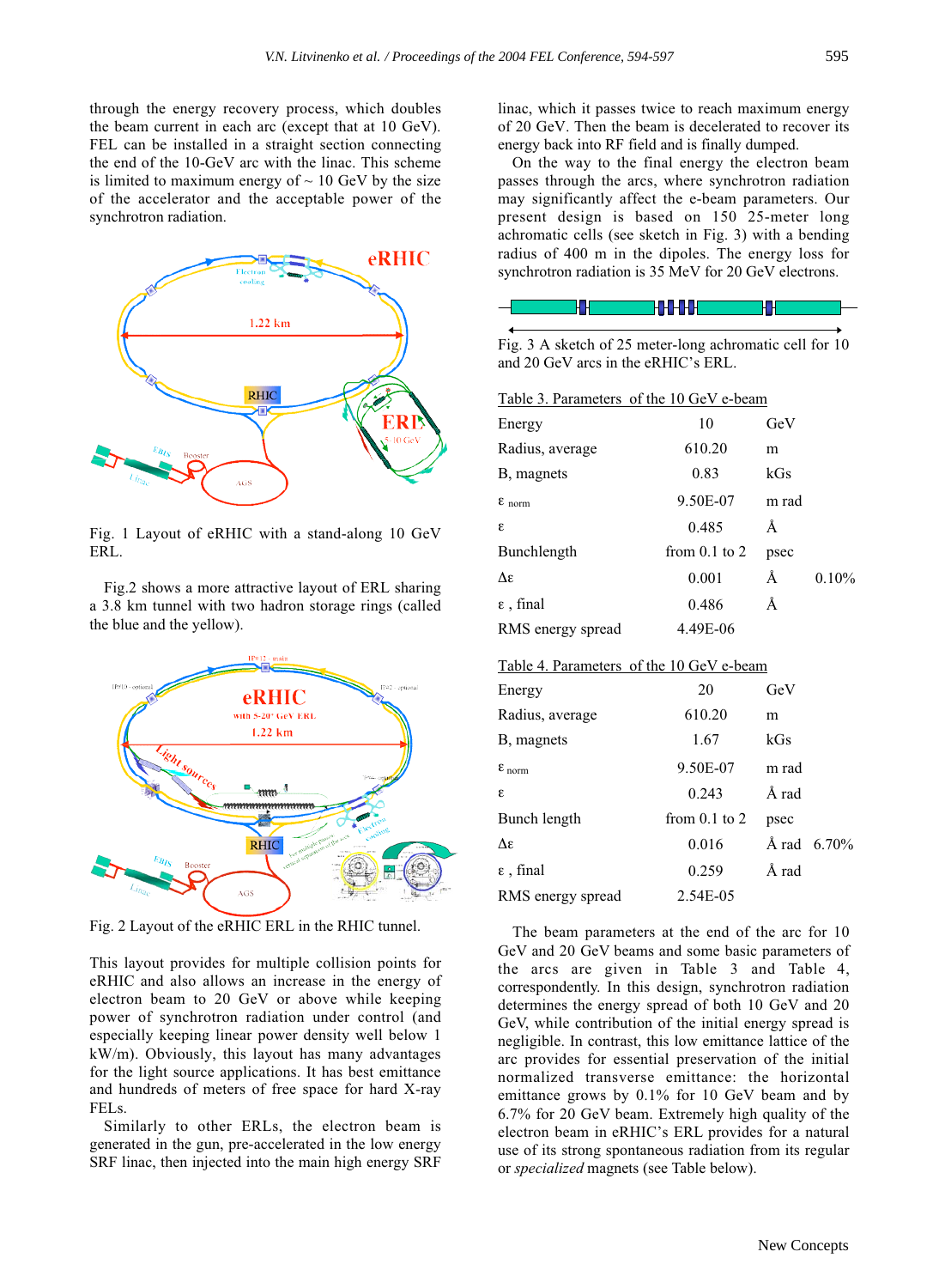#### Table 5. Synchrotron radiation at 20 GeV.

| Loss per turn              | 35.40  | MeV |
|----------------------------|--------|-----|
| Power                      | 17.70  | МW  |
| $\lambda_c$ (regular bend) | 0.28   | Å   |
| $E_c$ (regular bend)       | 44.35  | KeV |
| $\lambda_c$ (10 T bend)    | 0.0047 | Ă   |
| $E_c$ (10 T bend)          | 2661   | KeV |

Energy of 20 GeV makes building hard X-ray sources an easy task: a wiggler with period of 2 cm will generate fundamental wavelength of  $\sim$  0.1 Å. The range of expected spectral brightness for these sources of spontaneous radiation is shown n Fig. 5.

#### **ERL-based FELs**

Low emittance, high peak current of the 20 GeV ERL operating in dedicated mode (Table 2) make it an attractive driver for high gain X-ray FELs, which can operate in SASE [6], and HGHG [7] modes. The very low energy spread of this source makes it attractive to use a scheme of distributed optical klystron (DOK) [8], schematically shown in Fig. 4. DOK driven by a low energy spread beam has shorter gain length  $(L_G_{DOK})$ compared with that of a SASE FEL (*LG*):

$$
L_{G\,DOK}\cong L_G\cdot\left\{e^{\frac{1}{4}}\cdot\sqrt[2]{\frac{4\pi L_G}{\lambda_w}\frac{\sigma_\gamma}{\gamma}}/K^{3/2}\right\};\;K=\frac{L_w}{L_c}.
$$

where  $\sigma_{\gamma}/\gamma$  is RMS energy spread of electron beam and  $\lambda_w$  is the wiggler period. DOK reduces the gain length X-ray FELs at eRHIC 2.2 and 5 fold at energies of 20 GeV and 10 GeV, correspondingly. Table 6 summarizes the parameters of ERL based FELs at eRHIC.



Fig. 4 A sketch of distributed optical klystron, which consists of repeating cells comprising a wiggler and a buncher. Similar to the traditional optical klystron [1], the slippage in the buncher is significantly larger that in the wiggler. This additional bunching combined with low energy spread beam enhances the FEL gain.

| Energy, GeV               | 20  | 20  | 15   | 15   | 10   | 10             |
|---------------------------|-----|-----|------|------|------|----------------|
| Wavelength, A             | 0.5 | 1   | 0.87 | 1.8  | 2    | $\overline{4}$ |
| Bunch length, psec        | 0.2 | 0.2 | 0.27 | 0.27 | 0.4  | 0.4            |
| Peak Current, kA          | 5   | 5   | 3.75 | 3.75 | 2.5  | 2.5            |
| Wiggler period, cm        | 2.5 | 3   | 2.5  | 3    | 2.5  | 3              |
| SASE gain length, m       | 7.5 | 4.3 | 5.5  | 3.3  | 3.7  | 2.4            |
| SASE Saturation length, m | 100 | 60  | 76   | 47   | 51   | 34             |
| Saturation power, GW      | 7.7 | 19  | 6.4  | 14   | 4.5  | 9              |
| DOK, gain length, m       | 3.5 | 1.4 | 1.5  | 0.65 | 0.51 | 0.25           |
| DOK, saturation length, m | 47  | 19  | 21   | 9    | 7    | 3.5            |

Table 6. Main parameters of X-ray FEL driven by ERL at eRHIC

A simple use of SASE FEL combined with a very high repetition rate of ERL at eRHIC leads to extremely high average lasing power from 0.6 MW to 1.3 MW at wavelength of 1Å (photon energy 12 keV). The solution for this potential problem is either to use Fourier limited source. i.e. either HGHG FEL or optics-free FEL oscillator (OFFO) [10], the schematic of which is sketched in Fig. 6 The main ERL drives an high gain FEL amplifier with gain of  $\sim 10^5$ . Amplified light passes through a micro-wiggler with low energy, low current, low emittance e-beam used for feed-back. The feed-back-beam carries-on the modulation to the entrance of the FEL, where it radiates coherently in another micro-wiggler. This radiation is then amplified by the new electron bunch in the high energy FEL. This process closes the loop and makes this FEL an oscillator [12].

The advantage of this scheme is that this FEL is fully tunable, optics independent and has a line-width of an oscillator. This scheme would allow reducing the linewidth of X-ray FEL to a *few parts per million* compared with a few parts per thousands, typical for